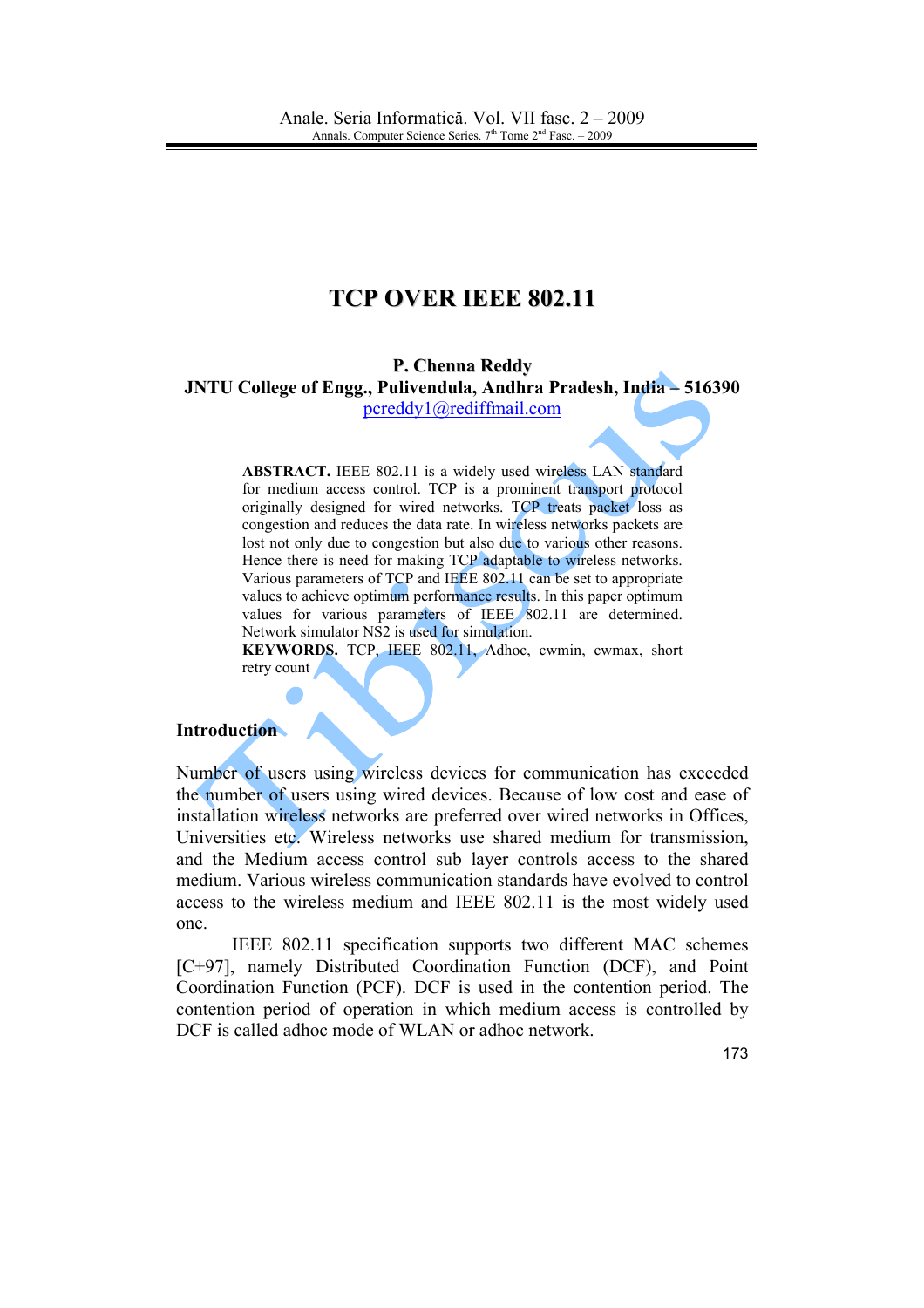DCF uses medium access method called Carrier Sense Multiple Access with Collision Avoidance (CSMA/CA). Before sending a frame a node has to sense the channel. If the medium is at least idle for DIFS (Distributed Inter Frame Space) time interval, then node is allowed to send immediately. If the medium is busy, node has to wait till the end of current transmission, after that node waits again for DIFS time period, and then node defers for a random backoff-interval before transmitting.

Every node chooses its own backoff-interval. Node selects a random number of time slots between 0 and backoff-interval, according to the equation, backoff-interval =  $SlotTime*Random$ , where Random is a pseudorandom integer value chosen out of uniformly distributed contention window [0, CW], and CW is an integer between contention window minimum (CWMin) and contention window maximum (CWMax). The backoff-interval is decreased by one, for every slot, as long as the channel is sensed idle in that slot. If there are transmissions by other nodes during the slot, then the node freezes its backoff-interval and resumes the count where it left off, after the other transmitting node has completed its frame transmission plus an additional DIFS interval. Transmission commences when the backoff-interval reaches zero. If the transmission is successful. then the CW is set to CWMin, otherwise the value of CW is doubled. The maximum value of CW is CWMax.

IEEE 802.11 uses two retry counts to determine the number of retransmission attempts, Short Retry Count and Long Retry Count. Retry Count is the maximum number of Data transmission attempts that are made before a frame is discarded. Short Retry Count is used for frames whose size is below an RTS-Threshold value. Its default value is 7. Long Retry count, default value is 4, is used for frames whose size is greater than RTS-Threshold value.

## **I. Related Work**

TCP performance achieved using Snoop protocol over an IEEE 802.11b platform is evaluated in [G+01]. Exhaustive measurement is carried out over a single hop networks in both good and bad channel conditions. The results obtained show that when wireless channel conditions make packet loss negligible, Snoop TCP doesn't introduce any overhead that results in throughput reduction. However, in a channel with low Signal to Noise ratio, working at 11Mbps rate, a high number of wireless errors produced in long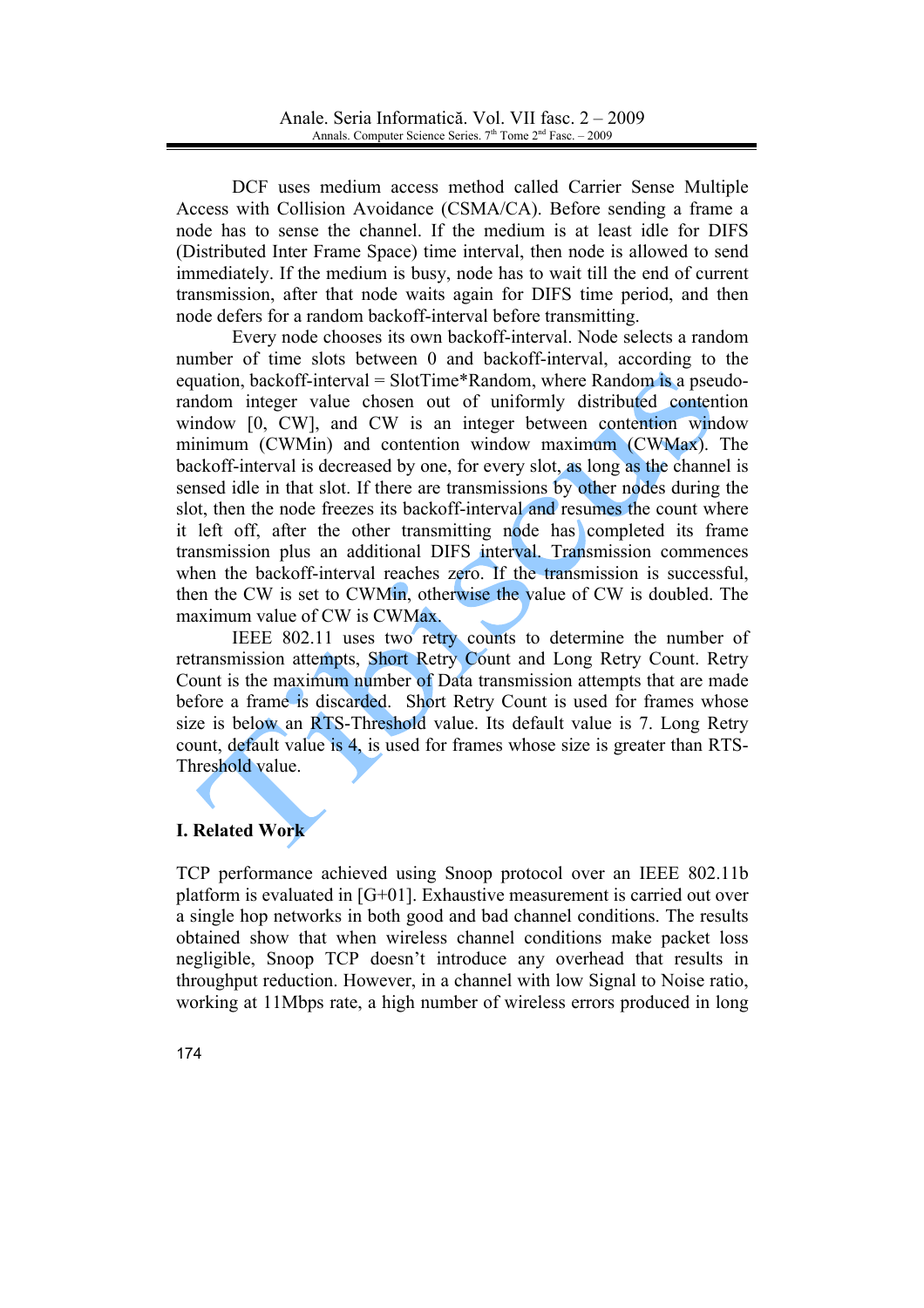bursts, is observed. TCP is not able to deal properly with these losses and throughput of TCP connection falls below 1Mbps.

The results of an extensive experimental study of the performance of the TCP protocol over wireless multi-hop adhoc networks are presented in [KK05]. The investigations are performed in a real indoor environment over a network of laptops equipped with off-the-shelf IEEE 802.11b wireless cards. The cards were partially covered with copper tape to reduce their range, which enabled creation of manageable topologies. The important result of the study is a recommendation of few TCP and IEEE 802.11 parameters that are best for TCP performance over wireless multi-hop networks.

The effect of congestion and MAC contention on the interaction between TCP and on-demand adhoc routing protocol in the 802.11 ad hoc networks is presented in [NJ05]. It is observed that TCP induces the overreaction of routing protocol and hurts the quality of end-to-end connection. The reason for deterioration in quality lies in the TCP window mechanism itself. To fix this problem, a fractional window increment scheme for TCP by limiting TCP's aggressiveness is proposed. The proposed scheme dramatically improves TCP performance and network stability in a variety of 802.11 multihop networks.

A model for TCP over 802.11 networks is designed in [KS04] and it is applied to study the effect of ACK thinning due to delayed acknowledgement option of TCP. Significant improvement in performance is observed due to delayed acknowledgements.

TCP performance in multi-hop adhoc networks under static chain topology is presented in  $\overline{[W+04]}$ . Effects of MAC retransmission limit on End-to-End TCP performance are evaluated with different background loads, which indicate that when the network load is light, larger retransmission limit makes TCP throughput more appreciable; when the load is heavy, too large retransmission limit result in drastic performance degradation. In addition, simulation results under dynamic adhoc topology indicate that topology changes of adhoc network itself are not sensitive to MAC retransmission limits.

TCP performance in a stationary multihop wireless network using IEEE 802.11 for channel access control is studied in [F+05]. Given a specific network topology and flow patterns, there exists an optimal window size 'W' at which TCP achieves the highest throughput via maximum spatial reuse of the shared wireless channel. However, TCP grows its window size much larger than W, leading to throughout reduction. As the offered load increases, probability of packet drops due to link contention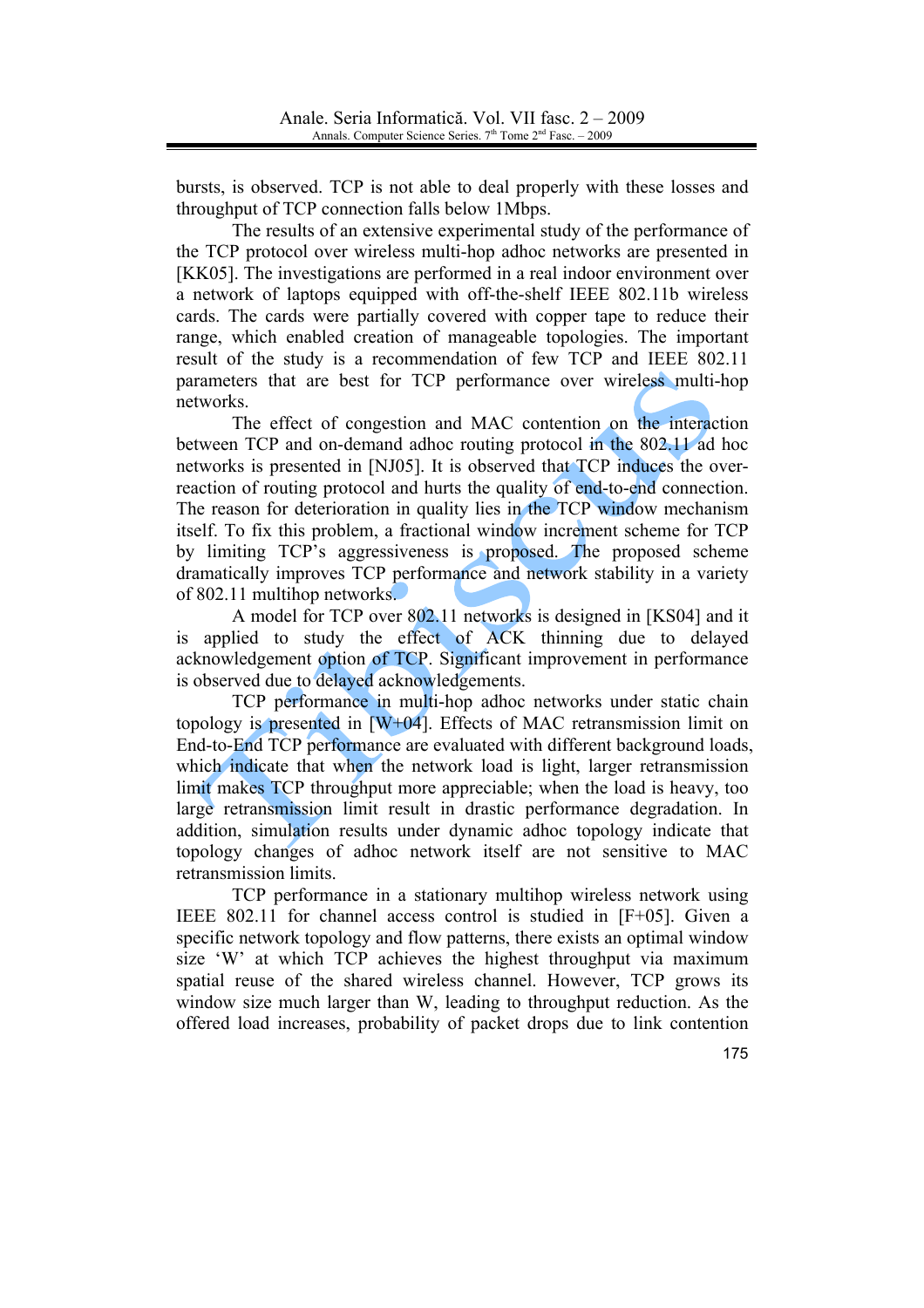also increases, and eventually saturates. Unfortunately, link layer drop probability is insufficient to keep the TCP window size around W. Link RED that fine tunes the link layer packet dropping probability to stabilize TCP window size around W is proposed.

# II. Performance of TCP over exiting IEEE 802.11

In this section Optimum values for various IEEE 802.11 parameters are determined. The parameters considered are Short Retry count, CWMin, and CWMax.

# A. Methodology

NS-2.26 is used as network simulator and graphs are generated using Xgraph. Simulation environment consists of  $10$ ,  $12$ , and  $14$  wireless nodes forming a static adhoc network in a flat space of 1500m X 1200m. The distance between the nodes is approximately 200m. Total of four sources generate FTP traffic with packet size 1500 bytes. The topology is dumbell topology with varying number of intermediate nodes as shown in Fig. 1. If the number of intermediate nodes is not mentioned, then number of intermediate nodes is assumed as 6.



Each run of the simulation is for 200 seconds. The physical radio characteristics of each mobile node's network interface, such as the antenna gain, transmit power, and receiver sensitivity, were chosen to approximate the Lucent WaveLAN Direct Sequence Spread Spectrum (DSSS) radio. The parameter settings of Lucent WaveLAN Direct Sequence Spread Spectrum are as shown in Table 1. Adhoc network routing protocol used is Dynamic Source Routing.

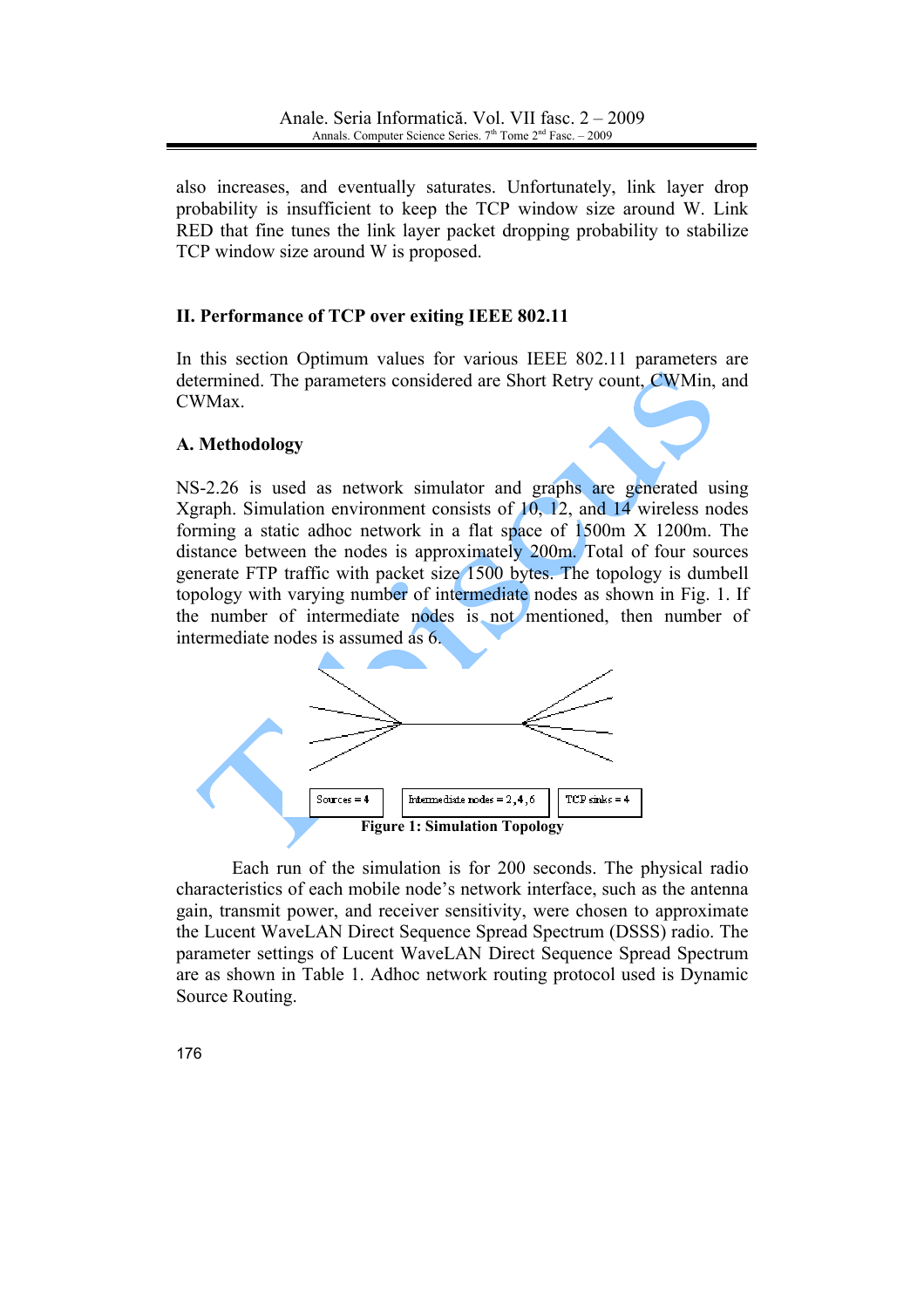| Table 1: DOOD I al allielel settings |                   |  |  |  |
|--------------------------------------|-------------------|--|--|--|
| Parameter                            | Value             |  |  |  |
| Maximum bandwidth                    | 2 Mbps            |  |  |  |
| Frequency                            | 914MHz            |  |  |  |
| Modulation                           | <b>DSSS/DOPSK</b> |  |  |  |
| Capture Threshold                    | $10.0$ dB         |  |  |  |
| <b>Carrier Sense Threshold</b>       | 1.559 e -11 dBm   |  |  |  |
| <b>Receiver Threshold</b>            | 3.562 e -10 dBm   |  |  |  |

#### Table 1: DSSS Parameter settings

## **B.** Metrics

*Number of packets delivered successfully*: It is the total number of data packets received by the destination.

*Average Delay*: It is the average amount of time a packet takes to go from source to destination. It is an End-to-End delay.

**Number of packets dropped:** It is the total number of data packets dropped. **MAC Drops:** It is the total number of data packets dropped due to various problems at the MAC layer. Packets dropped due to collisions and packets

dropped due to retry count exceeding its limit and other reasons are differentiated.

# **C. Simulation Results and Analysis**

# The effect of Short Retry Count



Figure 2: Variation of Number of packets delivered successfully with Short Retry Count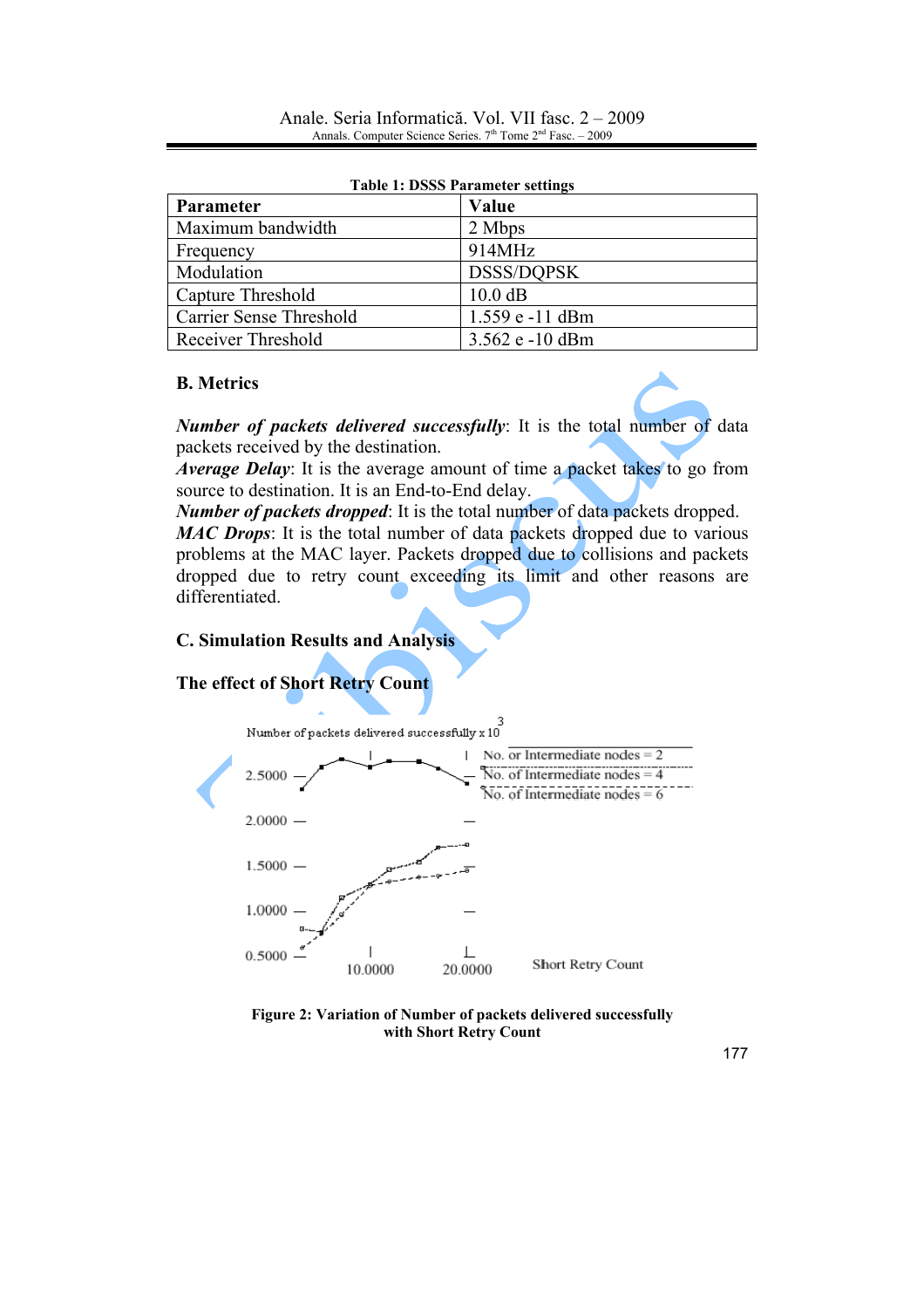Short Explanation: The numbers of packets delivered successfully increases with the increase in the value of short retry count. Maximum number of packets is delivered when short retry limit is 20. As the number of intermediate nodes increases it is better to use higher values of short retry limit.



Figure 3: Variation of Average End-to-End Delay with Short Retry Count

Short Explanation: The change in the value of Average delay is not uniform. Obviously as the number of retransmission attempts (short retry count) increases there is chance for increase in the Average Delay.



Figure 4: Variation of Number of Packets Dropped with Short Retry Count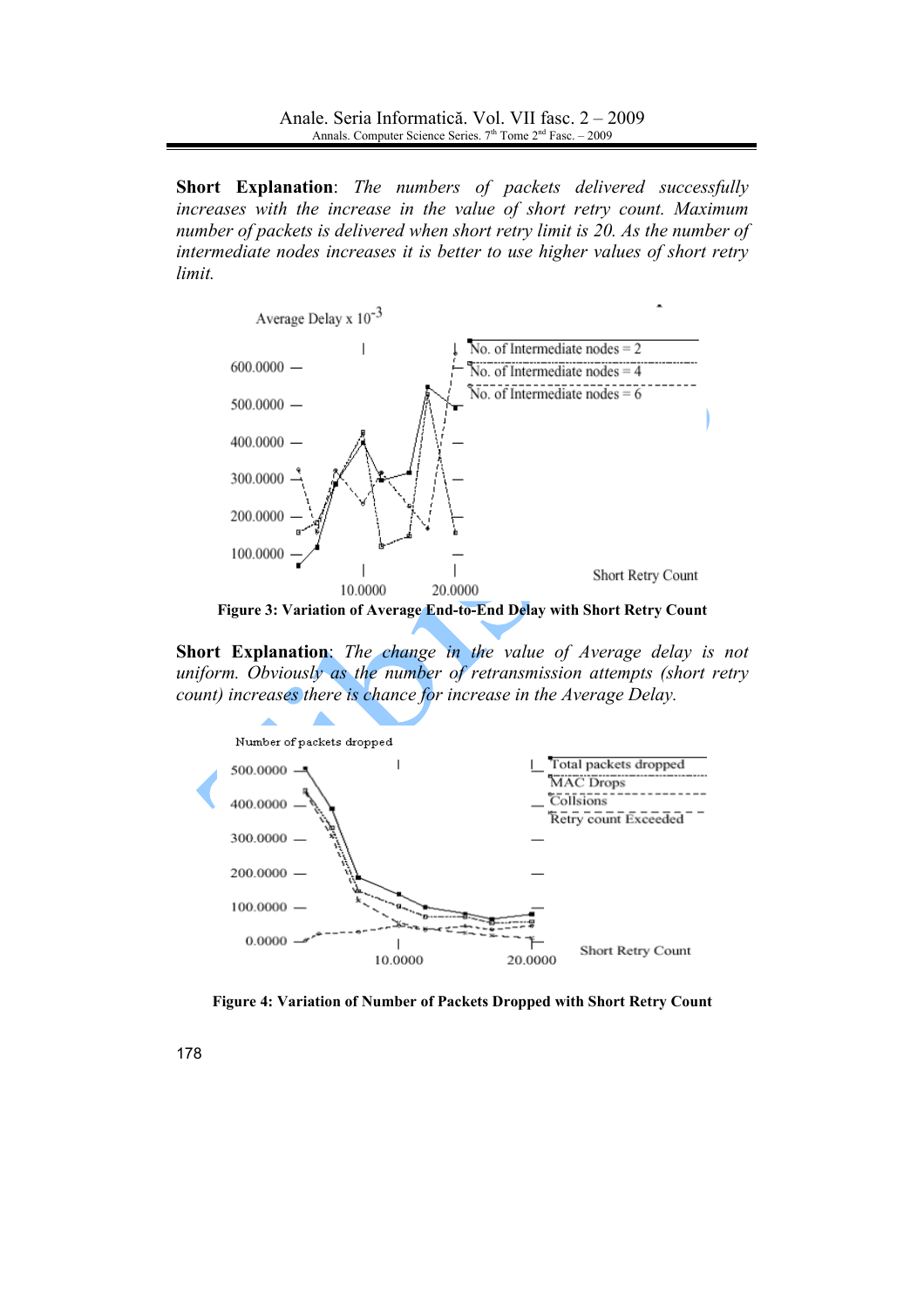Short Explanation: Number of packets dropped decreases with the increase in the value of short retry count. At higher values of short retry count, node gets more chances for transmission of the packet, hence less number of packets are dropped.

Short Retry Count, which is used for small sized packets, represents the number of retransmission attempts a node makes, before giving up and discarding a packet. In IEEE 802.11 its default value is 7. Lower values of short retry count are suitable when the number of transmission attempts by different nodes in the vicinity of a node is low. As the number of nodes attempting transmissions and retransmissions increases, lower values of short retry count result in deterioration in performance as shown in Fig. 2. As the number of common nodes and common links through which the packet has to pass through increases, higher values of short retry count are suitable.

When the value of short retry count is low the number of packets dropped due to retry count exceeding the limit is more than that of number of packets dropped due to collisions. The results are shown in Fig. 4. No fixed pattern is observed regarding the variation of average End-to-End delay with short retry count as in Fig.  $3$ .

#### The effect of CWMin and CWMax



Figure 5: Variation of Number of packets delivered successfully with CWMin

Short Explanation: Number of packets delivered increases with the increase in the value of CWMin. Number of packets delivered is low when CWMin value is low. The value of number of packets delivered successfully almost remains constant beyond some limit *i.e.* CWMin =  $256$ .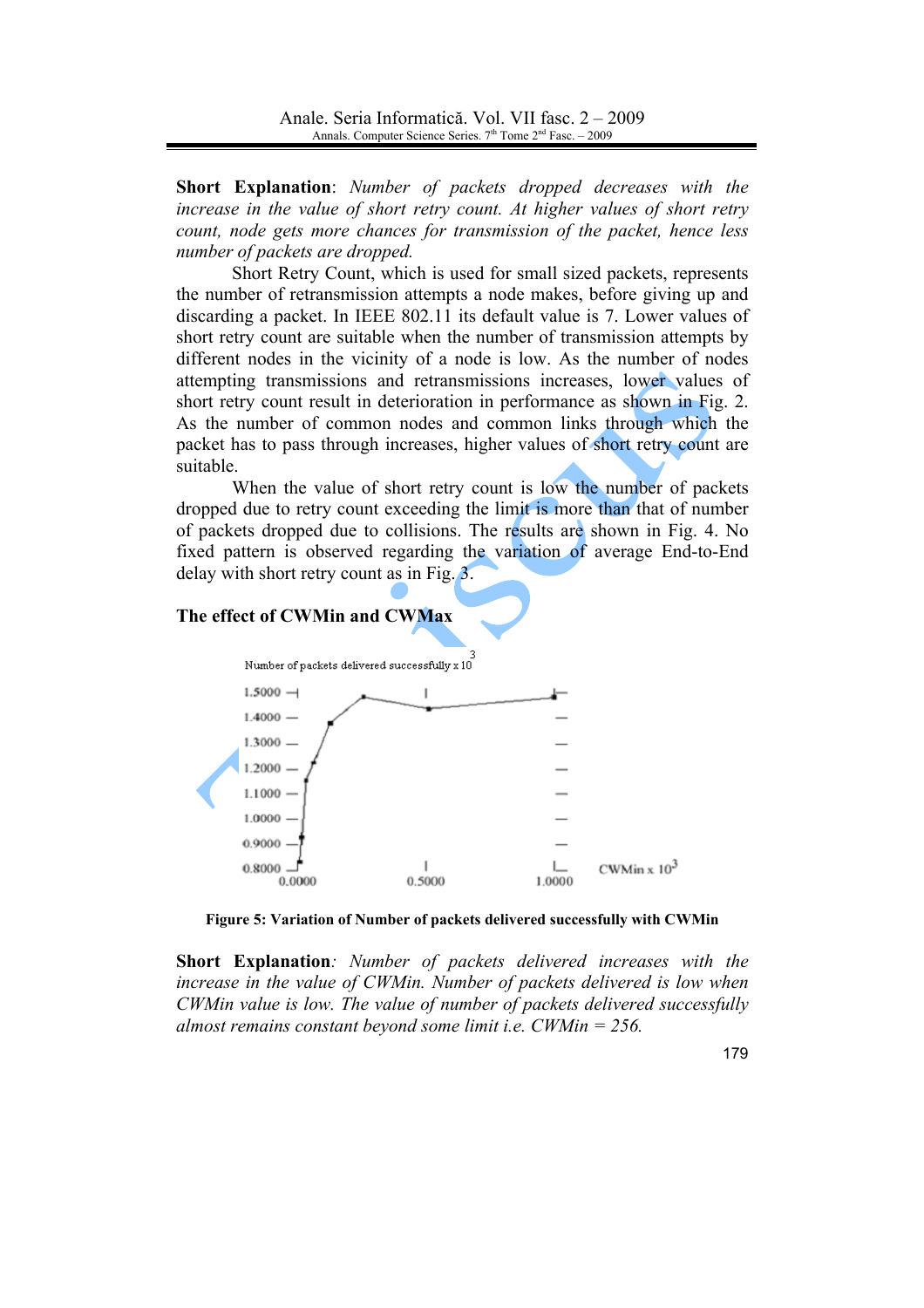

Anale. Seria Informatică. Vol. VII fasc. 2 - 2009 Annals, Computer Science Series,  $7<sup>th</sup>$  Tome  $2<sup>nd</sup>$  Fasc,  $-2009$ 

Figure 6: Variation of Number of Packets Dropped with CWMin

Short Explanation: Number of packets dropped decreases with the increase in the value of CWMin. Low values of CWMin results in dropping of more number of packets.



Figure 7: Variation of Number of packets delivered successfully with CWMax

Short Explanation: Number of packets delivered successfully is better at higher values of CWMax, but the change is not uniform similar to CWMin.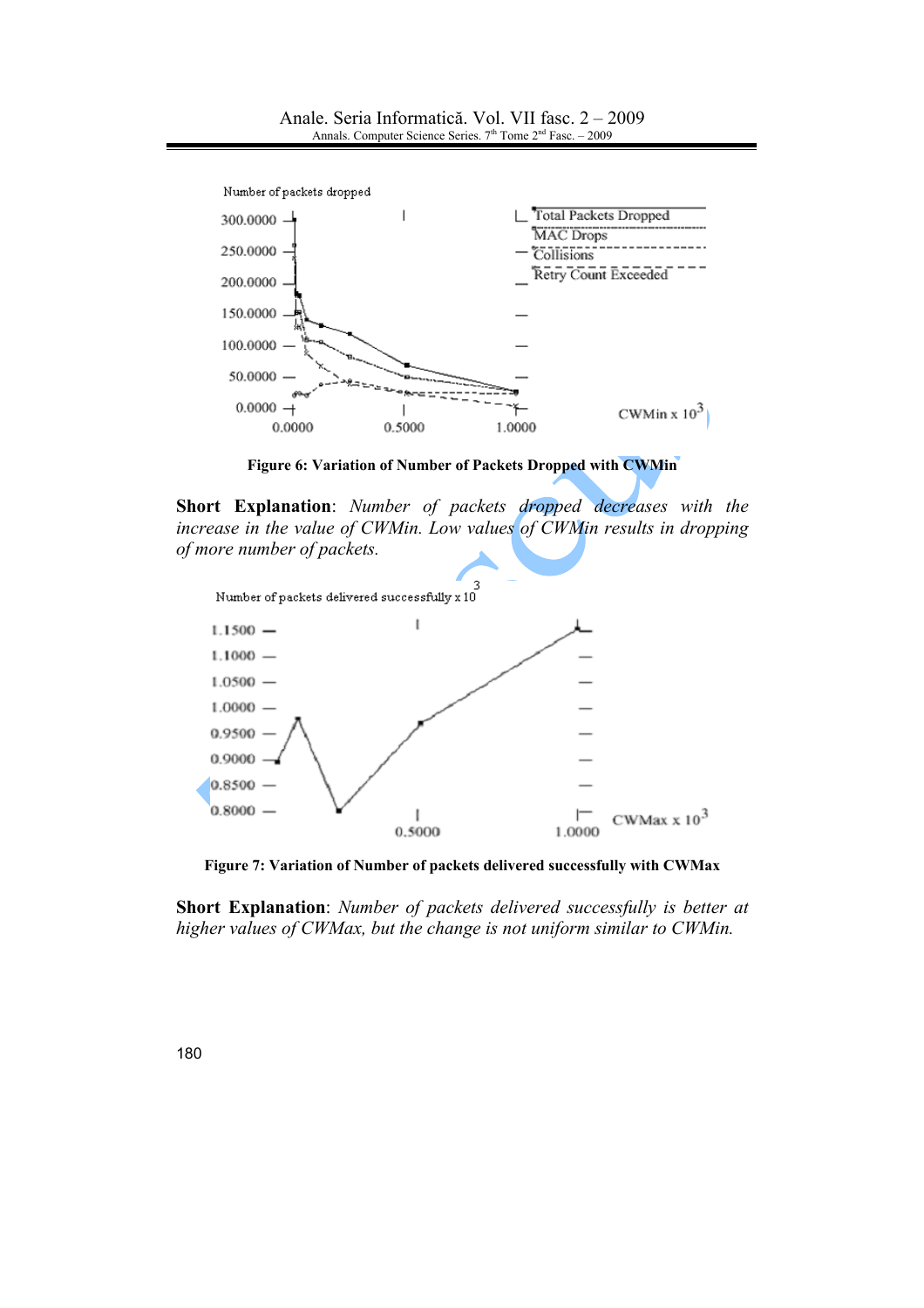

Figure 8: Variation of Number of Packets Dropped with CWMax

Short Explanation: Number of packets dropped decreases with the increase in the value of CWMax. But the value remains almost constant when  $CWMax = 256$ .

| <b>CW Limits</b><br>(CWMin,<br><b>CWMax</b> ) | Number of<br>packets<br>delivered<br>successfully | <b>Average</b><br><b>End-to-End</b><br><b>Delay</b><br>(sec) | <b>Total</b><br>number<br>of<br><b>Packets</b><br><b>Dropped</b> | <b>Number</b><br>оf<br><b>Packets</b><br><b>Dropped</b><br>due to<br><b>MAC</b><br><b>Problems</b> | <b>Number</b><br>of<br><b>Packets</b><br><b>Dropped</b><br>due to<br><b>Collisions</b> | Number of<br><b>Packets</b><br>Dropped due to<br><b>Retry Count</b><br><b>Exceeding its</b><br>Limit |
|-----------------------------------------------|---------------------------------------------------|--------------------------------------------------------------|------------------------------------------------------------------|----------------------------------------------------------------------------------------------------|----------------------------------------------------------------------------------------|------------------------------------------------------------------------------------------------------|
| (15, 1023)                                    | 1382                                              | 0.019914                                                     | 226                                                              | 180                                                                                                | 51                                                                                     | 129                                                                                                  |
| (31, 1023)                                    | 1309                                              | 0.08724                                                      | 243                                                              | 192                                                                                                | 60                                                                                     | 132                                                                                                  |
| (31,511)                                      | 1266                                              | 0.17015                                                      | 195                                                              | 156                                                                                                | 55                                                                                     | 101                                                                                                  |
| (127, 255)                                    | 1423                                              | 0.02022                                                      | 151                                                              | 125                                                                                                | 55                                                                                     | 70                                                                                                   |
| (127, 511)                                    | 1598                                              | 0.31557                                                      | 149                                                              | 106                                                                                                | 60                                                                                     | 46                                                                                                   |
| (127, 1023)                                   | 1631                                              | 0.1462                                                       | 165                                                              | 122                                                                                                | 68                                                                                     | 54                                                                                                   |
| (255, 511)                                    | 1668                                              | 0.42972                                                      | 93                                                               | 73                                                                                                 | 54                                                                                     | 19                                                                                                   |

Table 2: IEEE 802.11 with Different CW Limits

**Short Explanation:** Best values of (CWMin, CWMax) are (255,511). It is better to start with medium values of CWMin and CWMax.

In IEEE 802.11 when a transmission attempt is successful, the value of Contention window size, CW is set to CWMin. This results in a node 181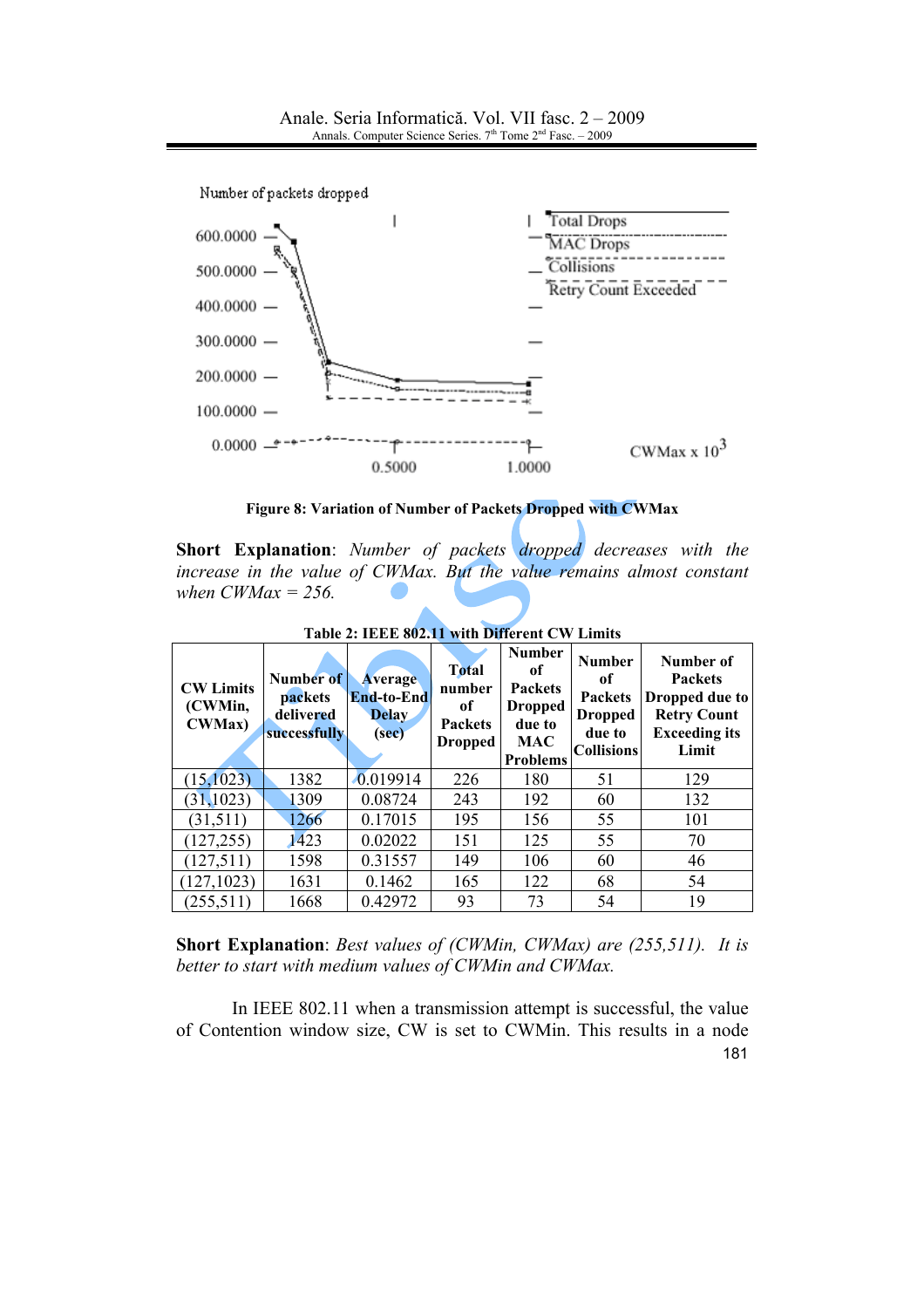selecting lower value for Backoff-interval. When a node becomes ready it sends an RTS. Similarly other nodes may select lower backoff-interval and transmit RTS resulting in RTS-RTS collision. When the value of CWMin is low the probability of RTS-RTS and RTS-CTS collisions is high resulting in packets being dropped due to retry count exceeding its limit. The solution for this is higher values of CWMin. The improvement in performance is observed with increase in CWM in value as shown in Fig. 5. The number of packets dropped decreases with increase in CWMin value, which is shown in Fig. 6. Similar is the case with CWMax. Higher values of CWMax result in better performance as shown in Fig. 7 and Fig. 8.

Interesting observation is, the impact of CWMin is more than that of CWMax. Hence CWMin has to be set carefully for better performance. In many situations higher number of packets delivered successfully is obtained by varying CWMin and CWMax slowly. The results in Table 2 are obtained when CW toggles between CWMin and CWMax.

## Conclusion

The optimum values for various IEEE 802.11 parameters are determined. Higher values of short retry count are suitable for adhoc networks. Number of packets delivered successfully increases with the increase of short retry count and the optimum value of short retry count is 20. The optimum performance in terms of number of packets dropped is observed at short retry count 20. Slow increase and decrease of CW limits *i.e.*, CWMin and CWMax result in improvement in performance of TCP over IEEE 802.11. CWMax value has little influence on the performance of TCP over IEEE 802.11. Number of packets delivered successfully increases and number of packets dropped decreases with increase in CWMin value. The optimum value of CWMin value is 255, independent of CWMax value.

## **References**

- $[C+97]$ P. Brian Crow, Indra Widjaja, Jeong Geun Kim, T. Prescott Sakai - IEEE 802.11 wireless local area networks, IEEE Communications magazine, 1997.
- $[F+05]$ Zhenghua Fu, Haiyun Luo, Petros Zerfos, Lixia Zhang, Mario Gerla - The Impact of Multihop Wireless Channel on